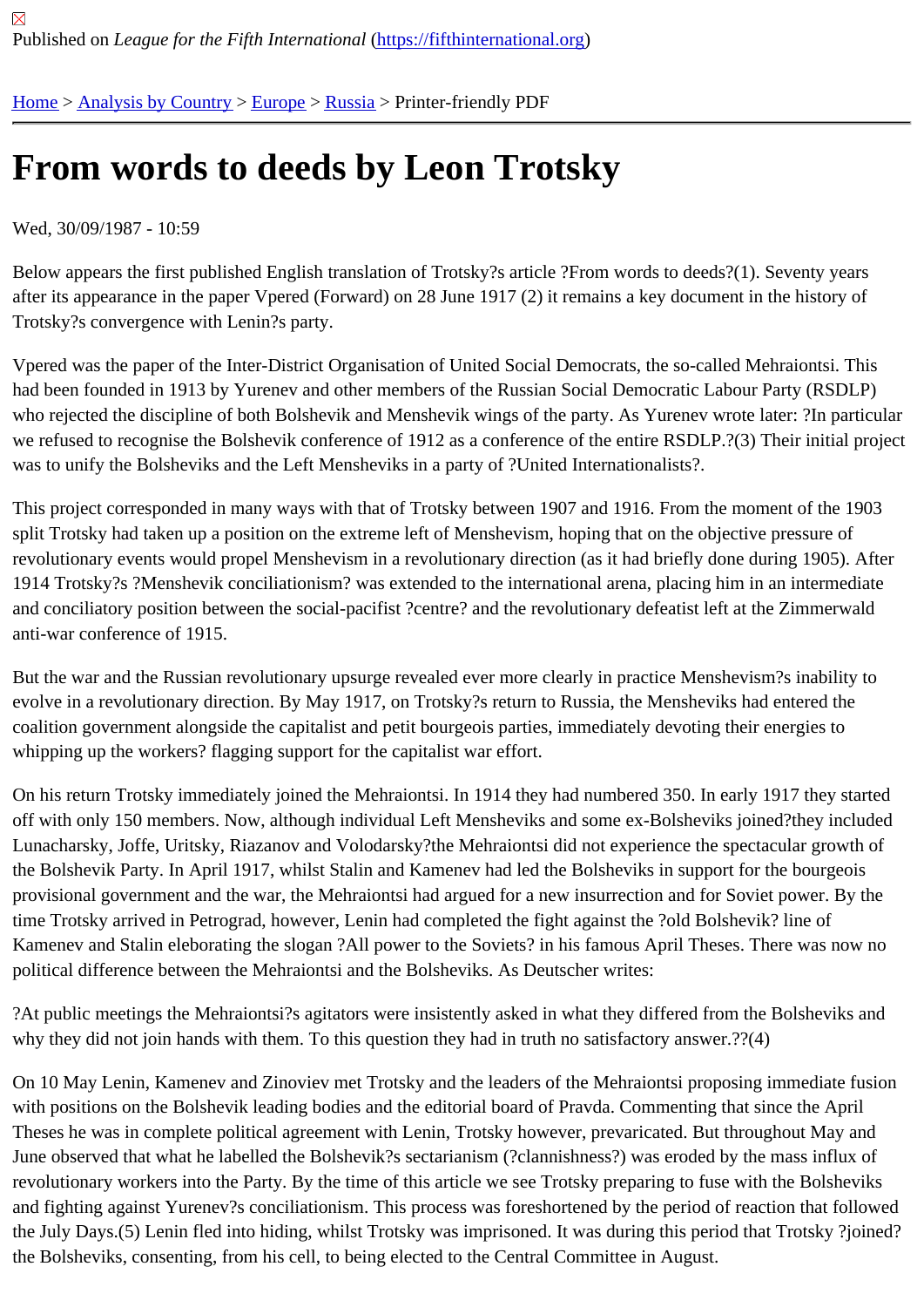On 1 November 1917 Lenin remarked, during a Central Committee meeting of the Bolshevik Party, that since Trotsky had broken with his attempts to conciliate with Menshevism ?. . . there has been no better Bolshevik?. (6 )This article represents the clearest moment of that break. Its title, ?From Words to Deeds? was not just an exhortation to the reluctant Mehraiontsi. It was a symbol of Trotsky?s own transformation from Left Menshevik publicist and orator to leader of a revolutionary combat party.The translation is by Dave Hughes.

## **\*\*\*\*\*\***

It is already one and a half months since the conference of the Petrograd Inter-District organisation but the issue of the unification of the internationalists has not advanced one step further. More than that: whoever was present at the conference and witnessed the prevailing mood there would say that we were closer to unity then than we are now. Then, in every sense, it appeared to be a practical task. Now it is too often turned into a pious phrase that doesn?t bind us to any practical conclusions.

It was established at the conference that we do not have principled differences with the Bolsheviks. We have arrived at one and the same conclusions on all the fundamental questions posed by the war, the revolution and the international. But, a separate organisational existence can be justified only be deep programmatic or practical difference; in the absence of such differences the conclusion necessarily follows: full organisational merger. [emphasis in original]

True, at the conferences difficulties were pointed to flowing from the habits and methods of Bolshevik clannishness. Of course, it is impossible to deny these difficulties that not infrequently even now appear in a highly unattractive form in the organisational policy of the Central Committee and in the pages of Pravda. But at the same time, at the conference, comrade Lunacharsky showed absolutely correctly that in the conditions of the open existence of a mass workers? party this clannishness is meeting powerful counter-pressures. In any event, given the lack of principled differences, it is impossible to fight against clannish methods except through opposing them within the bounds of a common organisation?that is by more democratic methods of conducting party work. To artificially preserve a separate organisation for the purpose of a struggle against clannishness would be to create the conditions for our own clannishness on a smaller scale. Without a doubt the Inter-District Organisation faces this danger.

In Vpered No3 comrade Yurenev saw one of the benefits of delaying steps towards unification by referring to the Menshevik-Internationalists.

?Unity?, he writes, ?for us is unacceptable in the form of a separate organisational merger with the comrade Bolsheviks. Despite the fact that we coincide with them on the central questions posed by the revolution, it would be mistaken not to exhaust all possibilities for the establishment of one single revolutionary social democracy, by merging immediately. On a Petersburg scale this would be a plus, on an all Russian scale it would be a minus. We see the way out not in such a merger but in the joint preparation of a general all-Russian conference of internationalists.?

It is fundamentally wrong to pose the issue this way. The question is not of a separate merger with the Bolsheviks but precisely of unification with the Bolsheviks. This type of unification is already prepared by preceding developments. The principled basis for it is formulated in our resolutions. All our work in Petrograd is conducted in the form of separate cooperation with the Bolsheviks. The problem now is whether the organisational separation is disorganising and disrupting this common political work. Comrade Yurenev himself recognises that for Petrograd such a unification would be a plus. He thinks, however, that it would be a minus for the provinces.

The Inter-District Organisation is above all a Petrograd organisation. Consequently without a doubt the unification of internationalist forces would be the biggest gain for the Petrograd movement. This can in no way be compared with any damage such a Petrograd unification would bring to the provinces. A plus for Petrograd in present conditions, when ?Petrograd? is experiencing furious persecution by all counter-revolutionary elements, cannot but have a decisive character for us.

How could this present a danger to the provinces? It is the view of Comrade Yurenev that it would obviously do so.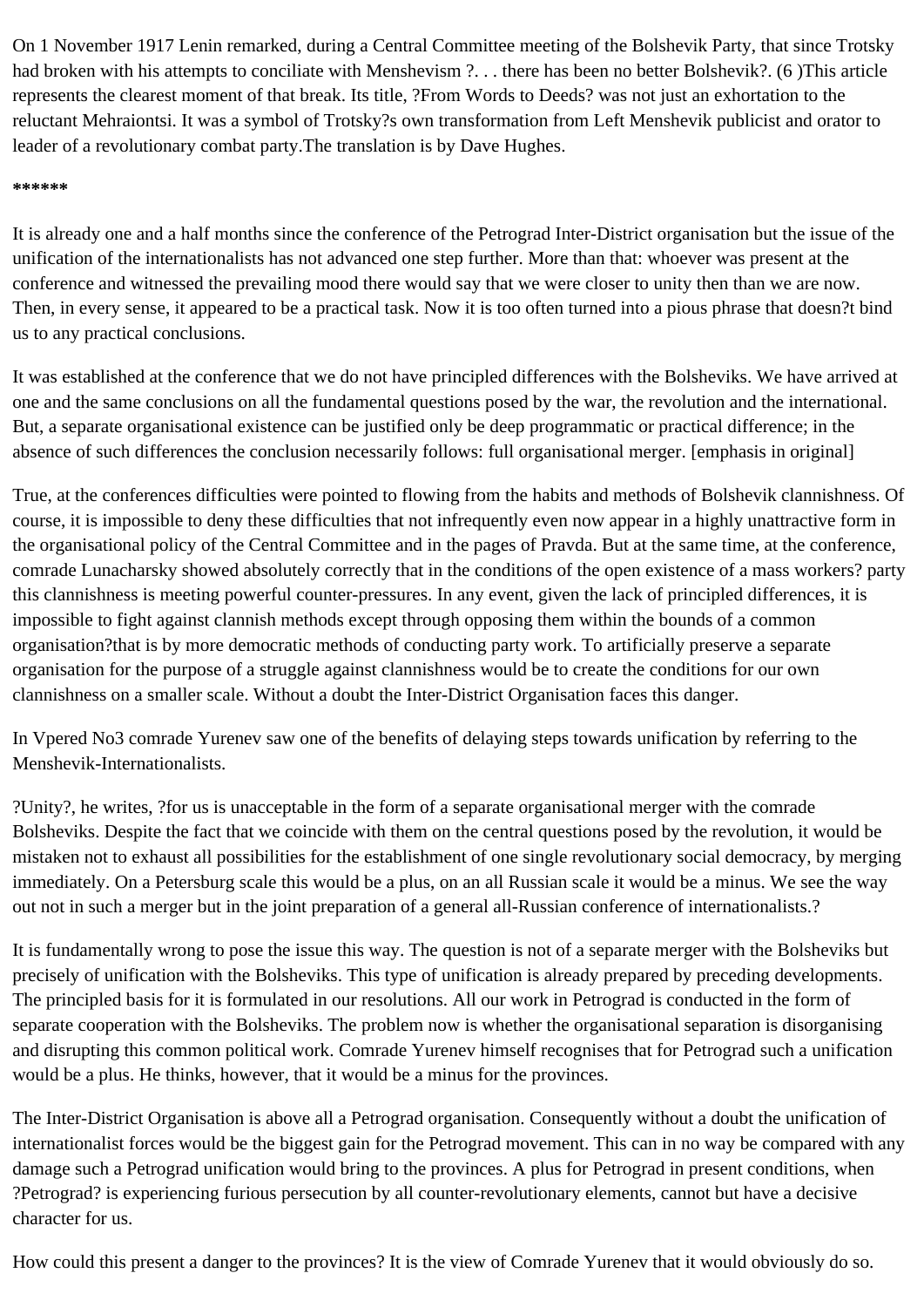The provinces lag behind Petrograd. The political groups there are still mainly shapeless. Perhaps the provincial internationalists who want to break with the defencists cannot choose to side with the Bolsheviks but would rather side with united internationalists.

Such reasoning would have been more or less convincing were we a simple bloc of ?internationalists? siding neither with the Bolsheviks nor the Mensheviks. But this is not the case. We rallied round a definite platform which does not differ from the Bolsheviks. In such conditions the maintenance of our organisation separate from the Bolsheviks is capable only of setting back and confusing the provinces. This can never be counted as a plus. Generally it would have been naïve to think, when all issues are posed so sharply, that political groups in the working class or its socialist vanguard can be based on secondary features of an inner party character.

?But the party of a social democratic internationalists?, says comrade Yurenev, ?cannot conceive of itself as a sect organised completely without any Mensheviks. And even if the Menshevik Internationalists differ from us on the question of the organisation of power?there is the possibility of common work with them, and the possiblitiy and necessity of unity.?

That the party should not be a sect is absolutely correct. But unfortunately this general idea does not answer the questions facing us. If someone had proposed a vote on unity with the Bolsheviks and the Menshevik Internationalists or only with the Bolsheviks and we should have chosen the latter option then we could talk of sectarianism. But in reality none of us proposed such a vote. The Menshevik Internationalists have nowhere indicated their preparedness for unity with us. On the contrary, they particularily distinguish themselves from the position held in common between us and the Bolsheviks on the fundamental question facing the revolution?the seizure of power. Not only do they not break with their defencists in order to fuse with us and the Bolsheviks, on the contrary they emphasise in every way that which separated them from us. They restrict their tactics within the terms of the Menshevik defencist organisation, allowing themselves no independent political action. If we, in our turn, were to base our work for unification on the evolution of relations between the Menshevik fractions this would mean turning our back on unified elements already of one mind in the name of preferred elements who display no willingness to fuse with us. Any time the supporters of comrade Martov could have seen their way to unite with us and the Bolsheviks?and we would have welcomed this?both for us and the Mensheviks it would have made no difference whether we were separate from the Bolsheviks or in an united organisation, united on the basis of a platform of revolutionary activity.

More important for us is the matter of the comparatively wide layers of workers who still look to the Mensheviks and Socialist Revolutionaries. We can presume that these more backward masses will be pushed to the side of revolutionary socialism through the logic of their position and putting the government?s policies to the test?first of all the test of the offensive!

Each day the most oppressed layer of the peasantry and petit bourgeoisie will, starting in the army, put to the test their disappointment with the policies of the coalition government and seek a revolutionary outcome. These masses need clear, straightforward and simple political groups. The camp of petit bourgeois defencism must be answered by a united camp of revolutionary socialism. For the provinces?if we are talking of the provincial masses and not the provincial circles?the separate existence of the united internationalists and the Bolsheviks is not a plus but a minus.

On the question of unity it is time to pass from words to deeds. Along with the joint preparation of a general congress of internationalists it is now already necessary to secure the organisational unity of spoken and printed agitation and a fundamental unity of political action.

Comrade Yurenev says that unity must be created, not from above, but from below. This is correct when it is necessary to use pressure from below to speed unity at the top. I think that for the Petrograd workers, Bolshevik and Inter-District, now is the time to energetically come together.

1 Trotsky, Sochineya, Vol 3 part 1, (Moscow, 1927)